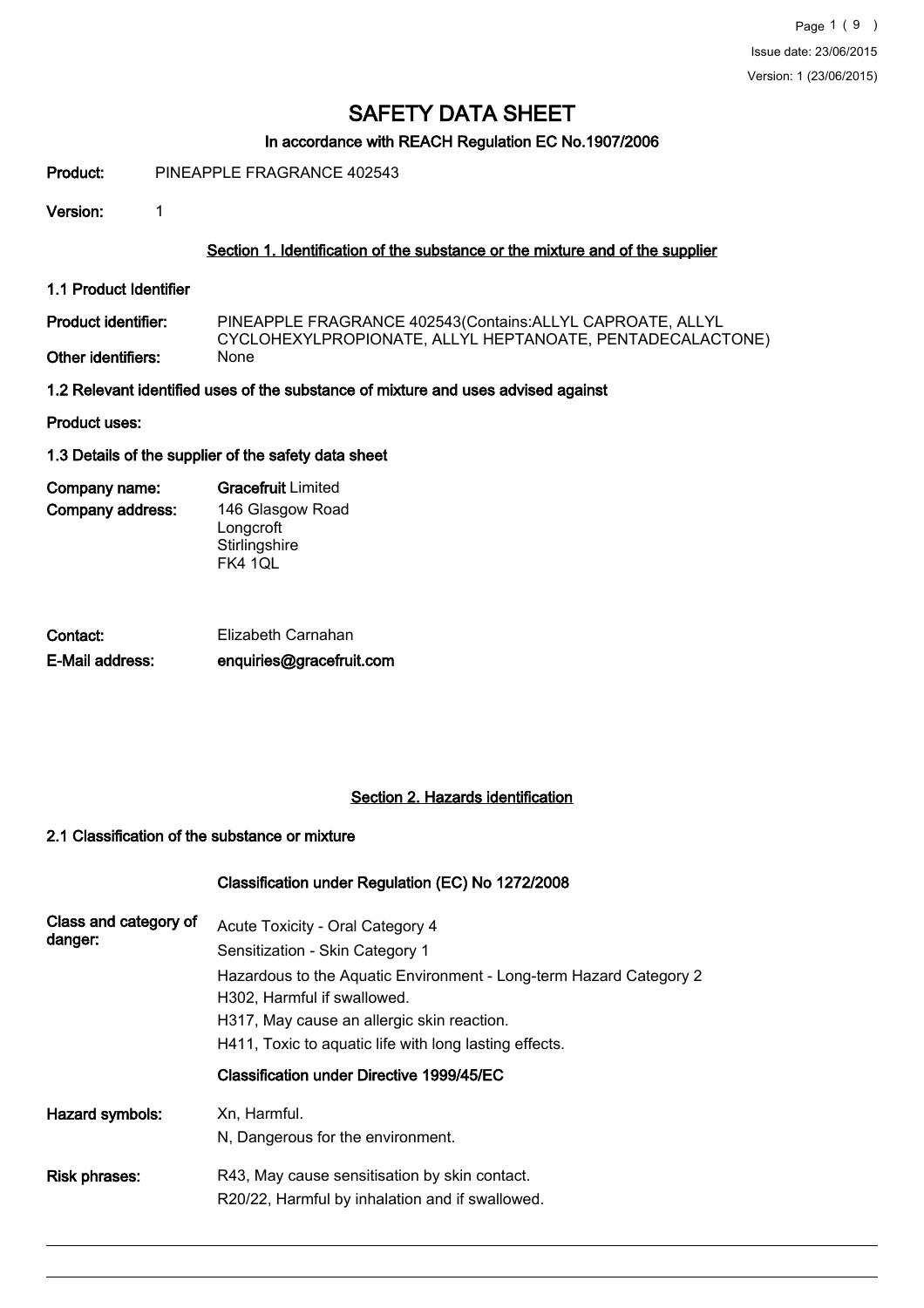# In accordance with REACH Regulation EC No.1907/2006

| Product:                     |   | PINEAPPLE FRAGRANCE 402543                                                                                                                                                                                                                                                                                                                                                                                                                                                                                                                                                                                                                                                                                                                                                                                             |
|------------------------------|---|------------------------------------------------------------------------------------------------------------------------------------------------------------------------------------------------------------------------------------------------------------------------------------------------------------------------------------------------------------------------------------------------------------------------------------------------------------------------------------------------------------------------------------------------------------------------------------------------------------------------------------------------------------------------------------------------------------------------------------------------------------------------------------------------------------------------|
| Version:                     | 1 |                                                                                                                                                                                                                                                                                                                                                                                                                                                                                                                                                                                                                                                                                                                                                                                                                        |
|                              |   | R51/53, Toxic to aquatic organisms, may cause long-term adverse effects in the aquatic<br>environment.                                                                                                                                                                                                                                                                                                                                                                                                                                                                                                                                                                                                                                                                                                                 |
| 2.2 Label elements           |   |                                                                                                                                                                                                                                                                                                                                                                                                                                                                                                                                                                                                                                                                                                                                                                                                                        |
| Signal word:                 |   | Warning                                                                                                                                                                                                                                                                                                                                                                                                                                                                                                                                                                                                                                                                                                                                                                                                                |
| <b>Hazard statements:</b>    |   | H302, Harmful if swallowed.<br>H317, May cause an allergic skin reaction.<br>H411, Toxic to aquatic life with long lasting effects.                                                                                                                                                                                                                                                                                                                                                                                                                                                                                                                                                                                                                                                                                    |
| Supplemental<br>Information: |   | None                                                                                                                                                                                                                                                                                                                                                                                                                                                                                                                                                                                                                                                                                                                                                                                                                   |
| Precautionary<br>statements: |   | P261, Avoid breathing vapour or dust.<br>P264, Wash hands and other contacted skin thoroughly after handling.<br>P270, Do not eat, drink or smoke when using this product.<br>P272, Contaminated work clothing should not be allowed out of the workplace.<br>P273, Avoid release to the environment.<br>P280, Wear protective gloves/eye protection/face protection.<br>P301/312, IF SWALLOWED: call a POISON CENTER or doctor/physician if you feel unwell.<br>P302/352, IF ON SKIN: Wash with plenty of soap and water.<br>P330, Rinse mouth.<br>P333/313, If skin irritation or rash occurs: Get medical advice/attention.<br>P363, Wash contaminated clothing before reuse.<br>P391, Collect spillage.<br>P501, Dispose of contents/container to approved disposal site, in accordance with local<br>regulations. |
| Pictograms:                  |   |                                                                                                                                                                                                                                                                                                                                                                                                                                                                                                                                                                                                                                                                                                                                                                                                                        |
| Other hazards:               |   | None                                                                                                                                                                                                                                                                                                                                                                                                                                                                                                                                                                                                                                                                                                                                                                                                                   |
|                              |   | Section 3. Composition / information on ingredients                                                                                                                                                                                                                                                                                                                                                                                                                                                                                                                                                                                                                                                                                                                                                                    |

# 3.2 Mixtures

#### Contains:

|  | Name | CAS | гΩ | <b>REACH Registration</b><br>No. | % | Classification for (DSD) Classification for (CLP)<br>67/548/EEC | 1272/2008 |
|--|------|-----|----|----------------------------------|---|-----------------------------------------------------------------|-----------|
|--|------|-----|----|----------------------------------|---|-----------------------------------------------------------------|-----------|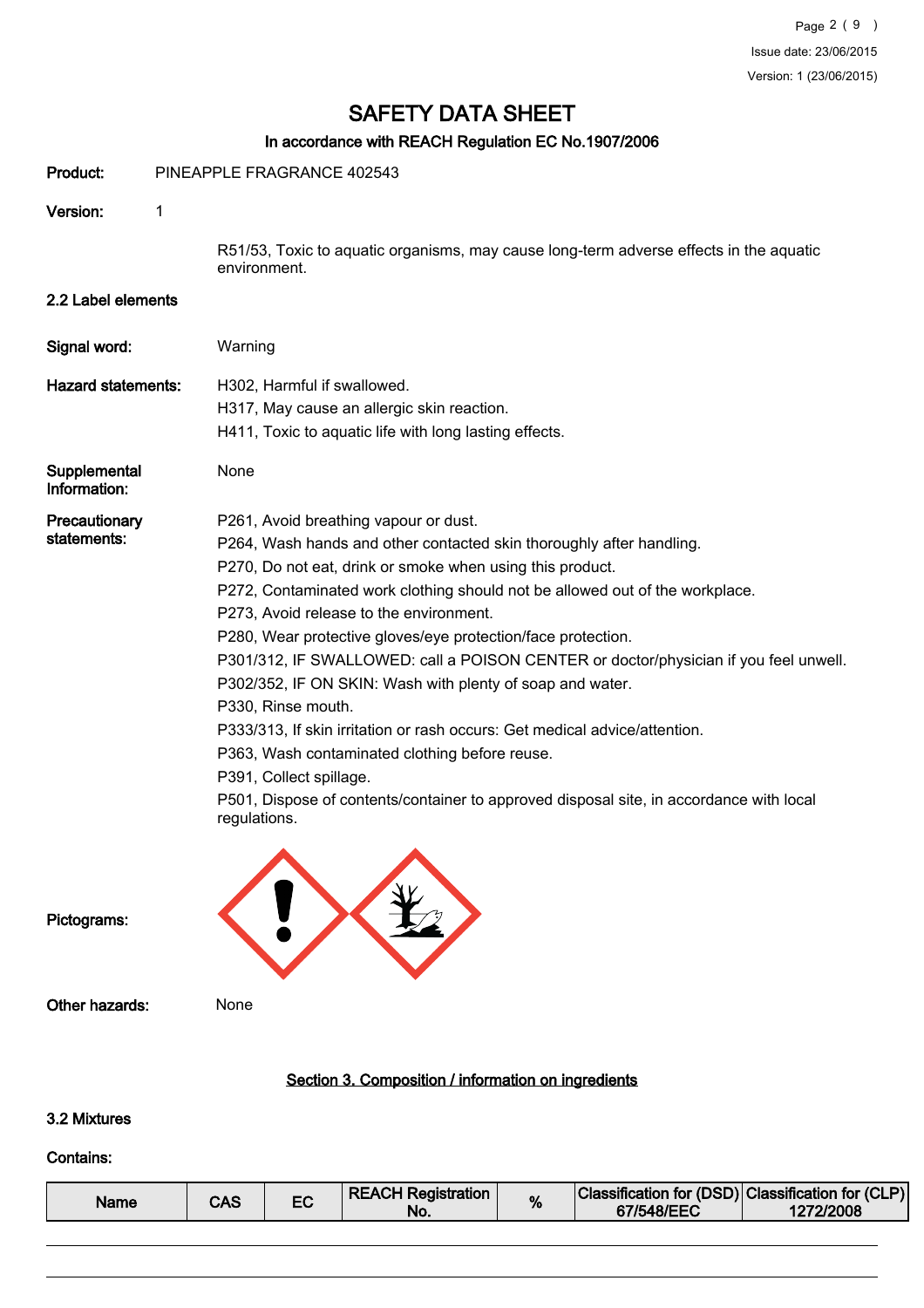# In accordance with REACH Regulation EC No.1907/2006

Product: PINEAPPLE FRAGRANCE 402543

#### Version: 1

| <b>LALLYL</b><br><b>CYCLOHEXYLPROPI</b><br><b>ONATE</b> | 2705-87-5 | 220-292-5 | 15-<20%   | Xn-N ; R43-R20/21/22-<br>R50/53 | ATO 4-ATD 4-ATI 4-SS 1-<br>EH A1-EH C1: H302-H312-<br>H317-H332-H410,- |
|---------------------------------------------------------|-----------|-----------|-----------|---------------------------------|------------------------------------------------------------------------|
| <b>METHYL</b><br><b>HYDROGENATED</b><br><b>ROSINATE</b> | 8050-15-5 | 232-476-2 | $5 - 10%$ | $-$ : R52/53                    | EH C3:H412,-                                                           |
| <b>RASPBERRY</b><br><b>KETONE</b>                       | 5471-51-2 | 226-806-4 | $3 - 5%$  | $Xn$ ; R22                      | ATO 4; H302,-                                                          |
| ALLYL CAPROATE                                          | 123-68-2  | 204-642-4 | $3 - 5%$  | T-N : R23-R21/22-R50/53         | ATO 3-ATD 3-ATI 3-EH A1-<br>EH C3;H301-H311-H331-<br>H400-H412.-       |
| ALLYL HEPTANOATE                                        | 142-19-8  | 205-527-1 | $3 - 5%$  | T-N : R23-R21/22-R50/53         | ATO 3-ATD 3-ATI 3-EH A1-<br>EH C3:H301-H311-H331-<br>H400-H412.-       |
| PENTADECALACTON<br>Ε                                    | 106-02-5  | 203-354-6 | $3 - 5%$  | Xi: R43                         | SS 1B-EH C2:H317-H411 -                                                |
| 2-ETHYL-3-<br>HYDROXY-4-<br>PYRONE                      | 4940-11-8 | 225-582-5 | $1 - 3%$  | Xn ; R22                        | ATO 4:H302,-                                                           |

Substances with Community workplace exposure limits, not listed above:

| <b>Name</b>        | CAS      | EC        | %      |
|--------------------|----------|-----------|--------|
| DIETHYL PHTHALATE  | 84-66-2  | 201-550-6 | 51.10% |
| I ISOBUTYL ACETATE | 110-19-0 | 203-745-1 | 0.50%  |

Substances that are persistent, bioaccumulative and toxic or very persistent and very bioaccumulative, greater than 0.1%:

Not Applicable

## Section 4. First-aid measures

# 4.1 Description of first aid measures

IF SWALLOWED: call a POISON CENTER or doctor/physician if you feel unwell.

IF ON SKIN: Wash with plenty of soap and water.

# 4.2 Most important symptoms and effects, both acute and delayed

Harmful if swallowed.

May cause an allergic skin reaction.

# 4.3 Indication of any immediate medical attention and special treatment needed

None expected, see Section 4.1 for further information.

# SECTION 5: Firefighting measures

# 5.1 Extinguishing media

Suitable media: Carbon dioxide, Dry chemical, Foam.

# 5.2 Special hazards arising from the substance or mixture

In case of fire, may be liberated: Carbon monoxide, Unidentified organic compounds.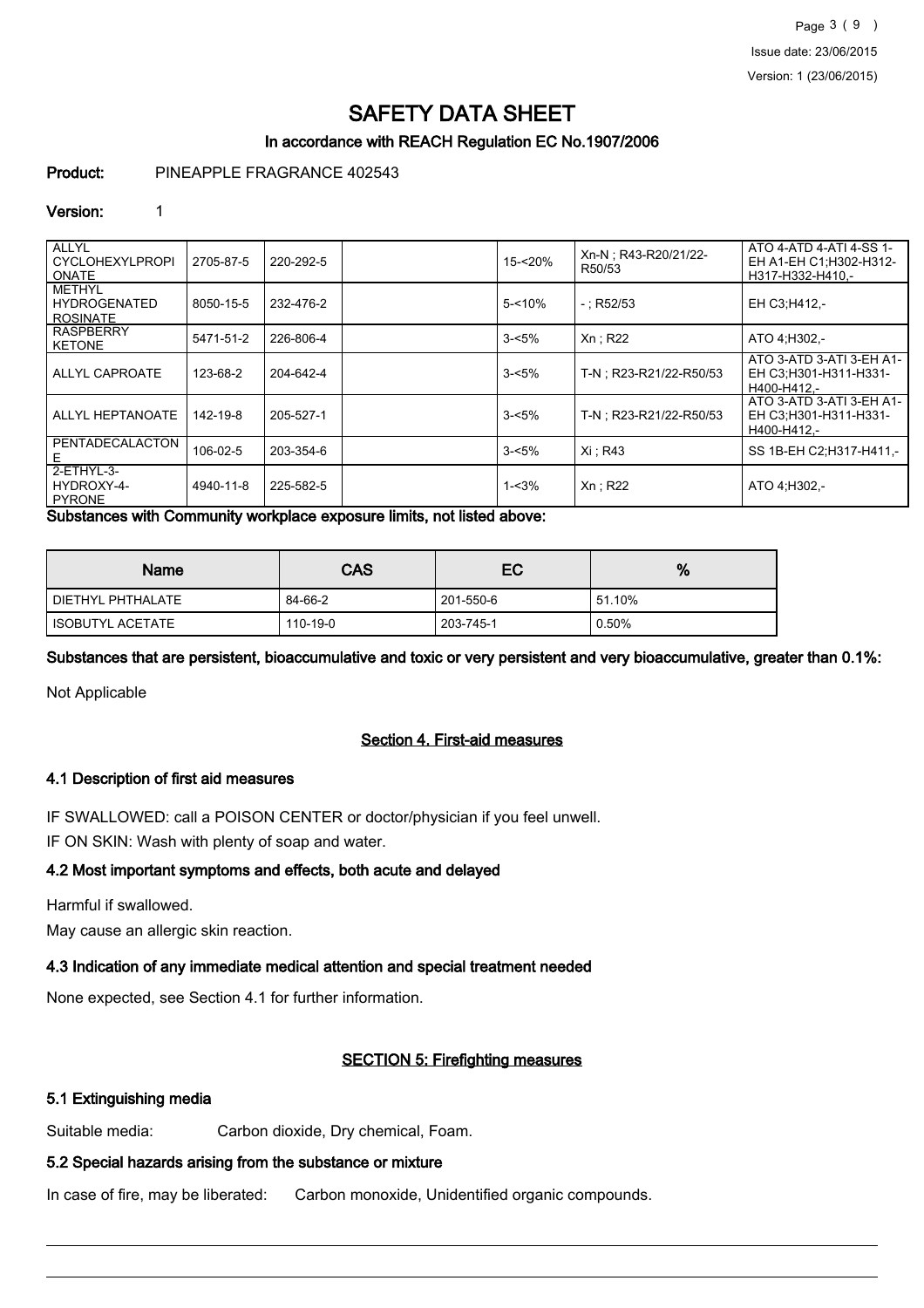# In accordance with REACH Regulation EC No.1907/2006

Product: PINEAPPLE FRAGRANCE 402543

Version: 1

5.3 Advice for fire fighters:

In case of insufficient ventilation, wear suitable respiratory equipment.

#### Section 6. Accidental release measures

#### 6.1 Personal precautions, protective equipment and emergency procedures:

Avoid inhalation. Avoid contact with skin and eyes. See protective measures under Section 7 and 8.

#### 6.2 Environmental precautions:

Keep away from drains, surface and ground water, and soil.

#### 6.3 Methods and material for containment and cleaning up:

Remove ignition sources. Provide adequate ventilation. Avoid excessive inhalation of vapours. Contain spillage immediately by use of sand or inert powder. Dispose of according to local regulations.

## 6.4 Reference to other sections:

Also refer to sections 8 and 13.

## Section 7. Handling and storage

#### 7.1 Precautions for safe handling:

Do not eat, drink or smoke when using this product.

## 7.2 Conditions for safe storage, including any incompatibilities:

Store in a well-ventilated place. Keep container tightly closed. Keep cool. Ground/bond container and receiving equipment. Use explosion-proof electrical, ventilating and lighting equipment. Use only non-sparking tools. Take precautionary measures against static discharge.

#### 7.3 Specific end use(s):

Use in accordance with good manufacturing and industrial hygiene practices.

## Section 8. Exposure controls/personal protection

#### 8.1 Control parameters

#### Workplace exposure limits:

| Ingredient        | <b>CAS</b> | EC                       | <b>Description</b>                                         | ppm | mg/m <sup>3</sup> | Reference           |
|-------------------|------------|--------------------------|------------------------------------------------------------|-----|-------------------|---------------------|
| DIETHYL PHTHALATE |            | 201-550-<br>84-66-2<br>6 | Long-term exposure limit (8-hour<br>TWA reference period)  |     | 5                 | UK EH40 Oct<br>2007 |
|                   |            |                          | Short-term exposure limit (15-<br>minute reference period) |     | 10                | UK EH40 Oct<br>2007 |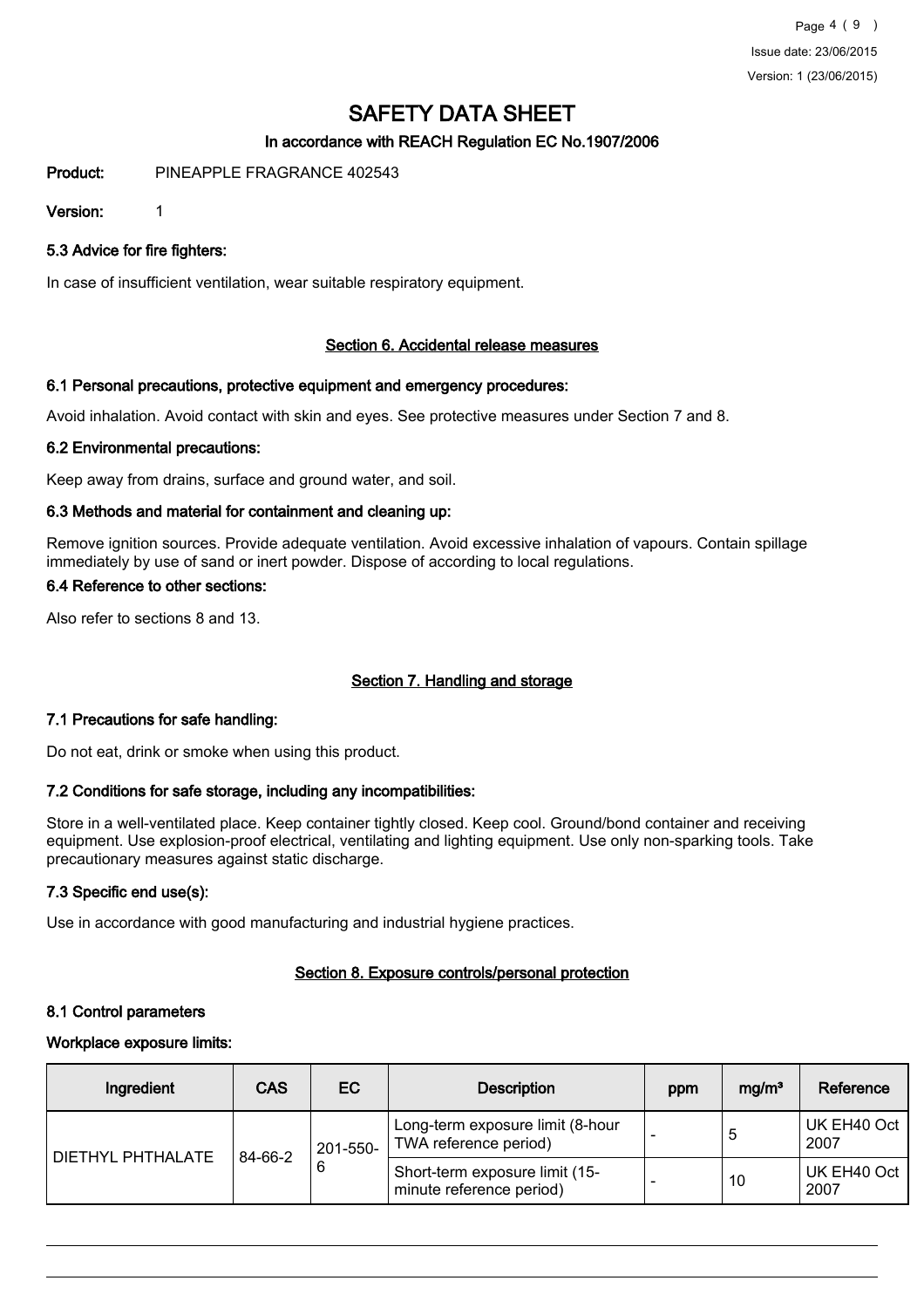# In accordance with REACH Regulation EC No.1907/2006

Product: PINEAPPLE FRAGRANCE 402543

#### Version: 1

| I ISOBUTYL ACETATE |          | 203-745- | Long-term exposure limit (8-hour<br>TWA reference period)  | 150 | 724 | UK EH40 Oct<br>2007 |
|--------------------|----------|----------|------------------------------------------------------------|-----|-----|---------------------|
|                    | 110-19-0 |          | Short-term exposure limit (15-<br>minute reference period) | 187 | 903 | UK EH40 Oct<br>2007 |

#### 8.2 Exposure Controls

## Eye / Skin Protection

Wear protective gloves/eye protection/face protection

## Respiratory Protection

Ensure adequate and ongoing ventilation is maintained in order to prevent build up of excessive vapour and to ensure occupational exposure limits are adhered to. If appropriate, and depending on your patterns and volumes of use, the following engineering controls may be required as additional protective measures: a) Isolate mixing rooms and other areas where this material is used or openly handled. Maintain these areas under negative air pressure relative to the rest of the plant. b) Employ the use of Personal protective equipment - an approved, properly fitted respirator with organic vapour cartridges or canisters and particulate filters. c) Use local exhaust ventilation around open tanks and other open sources of potential exposures in order to avoid excessive inhalation, including places where this material is openly weighed or measured. In addition, use general dilution ventilation of the work area to eliminate or reduce possible worker exposures. d) Use closed systems for transferring and processing this material.

Also refer to Sections 2 and 7.

## Section 9. Physical and chemical properties

## 9.1 Information on basic physical and chemical properties

| Appearance:                    | Clear colourless to pale yellow liquid |
|--------------------------------|----------------------------------------|
| Odour:                         | Not determined                         |
| pH:                            | Not determined                         |
| Initial boiling point / range: | Not determined                         |
| Flash point:                   | 85 °C                                  |
| Vapour pressure:               | Not determined                         |
| <b>Relative density:</b>       | 1.0420 - 1.0460                        |
| Solubility(ies):               | Not determined                         |
| 9.2 Other information:         | None available                         |

## Section 10. Stability and reactivity

## 10.1 Reactivity:

Presents no significant reactivity hazard, by itself or in contact with water.

# 10.2 Chemical stability:

Good stability under normal storage conditions.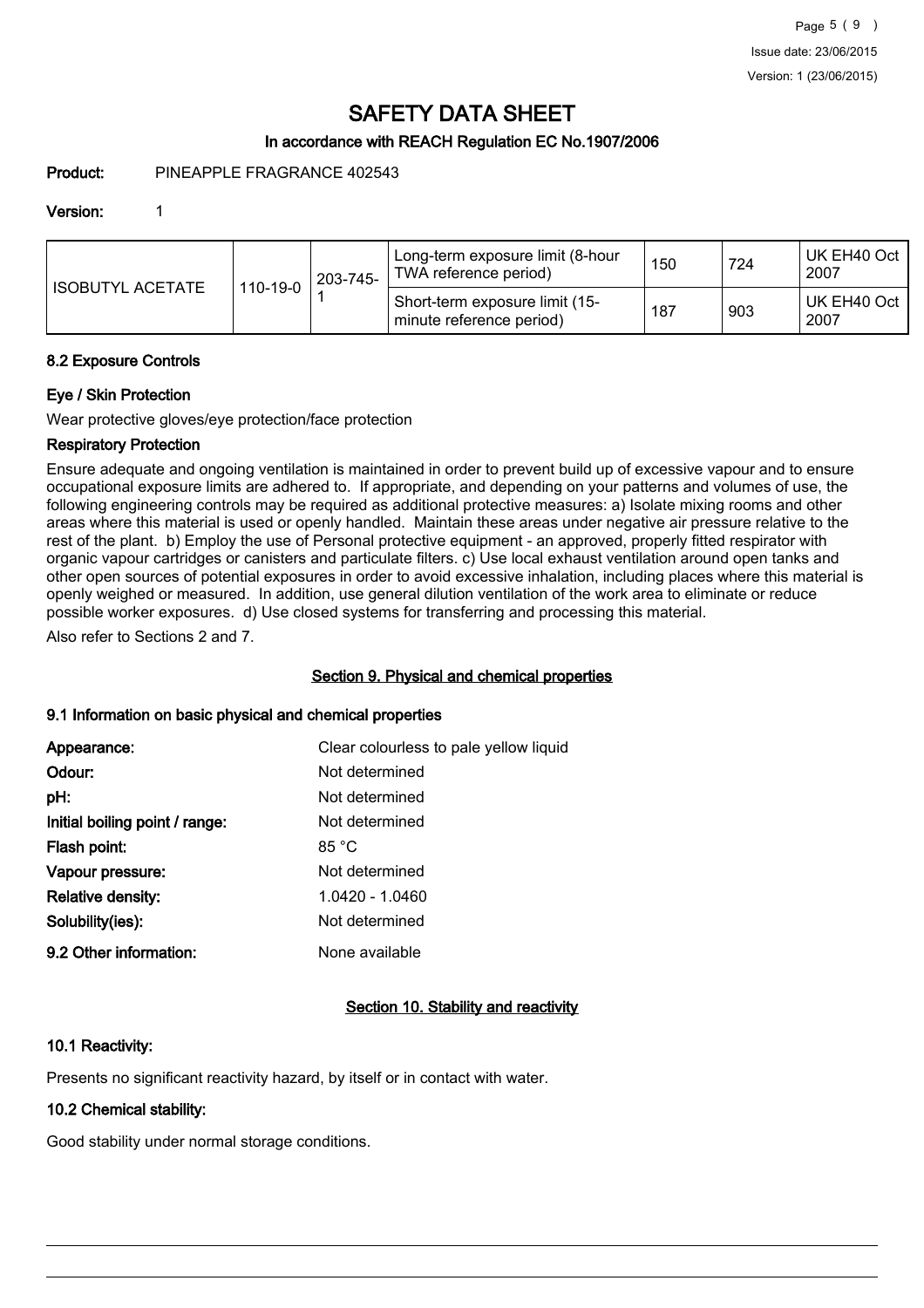Page 6 ( 9 ) Issue date: 23/06/2015 Version: 1 (23/06/2015)

# SAFETY DATA SHEET

# In accordance with REACH Regulation EC No.1907/2006

Product: PINEAPPLE FRAGRANCE 402543

Version: 1

## 10.3 Possibility of hazardous reactions:

Not expected under normal conditions of use.

#### 10.4 Conditions to avoid:

Avoid extreme heat.

#### 10.5 Incompatible materials:

Avoid contact with strong acids, alkalis or oxidising agents.

#### 10.6 Hazardous decomposition products:

Not expected.

#### Section 11. Toxicological information

#### 11.1 Information on toxicological effects

This mixture has not been tested as a whole for health effects. The health effects have been calculated using the methods outlined in Regulation (EC) No 1272/2008 (CLP).

Harmful if swallowed.

May cause an allergic skin reaction.

| Assumed Toxicity Value (LD50 or ATE) for Acute Oral Toxicity:       | 1524 mg/kg    |
|---------------------------------------------------------------------|---------------|
| Assumed Toxicity Value (LD50 or ATE) for Acute Dermal Toxicity:     | 3969          |
| Assumed Toxicity Value (LC50 or ATE) for Acute Inhalation Toxicity: | Not Available |
| <b>Inhalation Route:</b>                                            | Not Available |

## Information about hazardous ingredients in the mixture

| Ingredient                                             | <b>CAS</b> | <b>EC</b> | LD50/ATE Oral | LD50/ATE<br>Dermal | LC50/ATE<br>Inhalation | <b>LC50 Route</b> |
|--------------------------------------------------------|------------|-----------|---------------|--------------------|------------------------|-------------------|
| 2-ETHYL-3-<br>HYDROXY-4-<br><b>PYRONE</b>              | 4940-11-8  | 225-582-5 | 1200          | Not available      | Not available          | Not available     |
| <b>ALLYL CAPROATE</b>                                  | 123-68-2   | 204-642-4 | 300           | 300                | 3                      | Not available     |
| <b>ALLYL</b><br><b>CYCLOHEXYLPROPI</b><br><b>ONATE</b> | 2705-87-5  | 220-292-5 | 480           | 1600               | 11                     | Not available     |
| ALLYL HEPTANOATE                                       | 142-19-8   | 205-527-1 | 218           | 810                | 3                      | Not available     |
| <b>RASPBERRY</b><br><b>KETONE</b>                      | 5471-51-2  | 226-806-4 | 1400          | Not available      | Not available          | Not available     |

Refer to Sections 2 and 3 for additional information.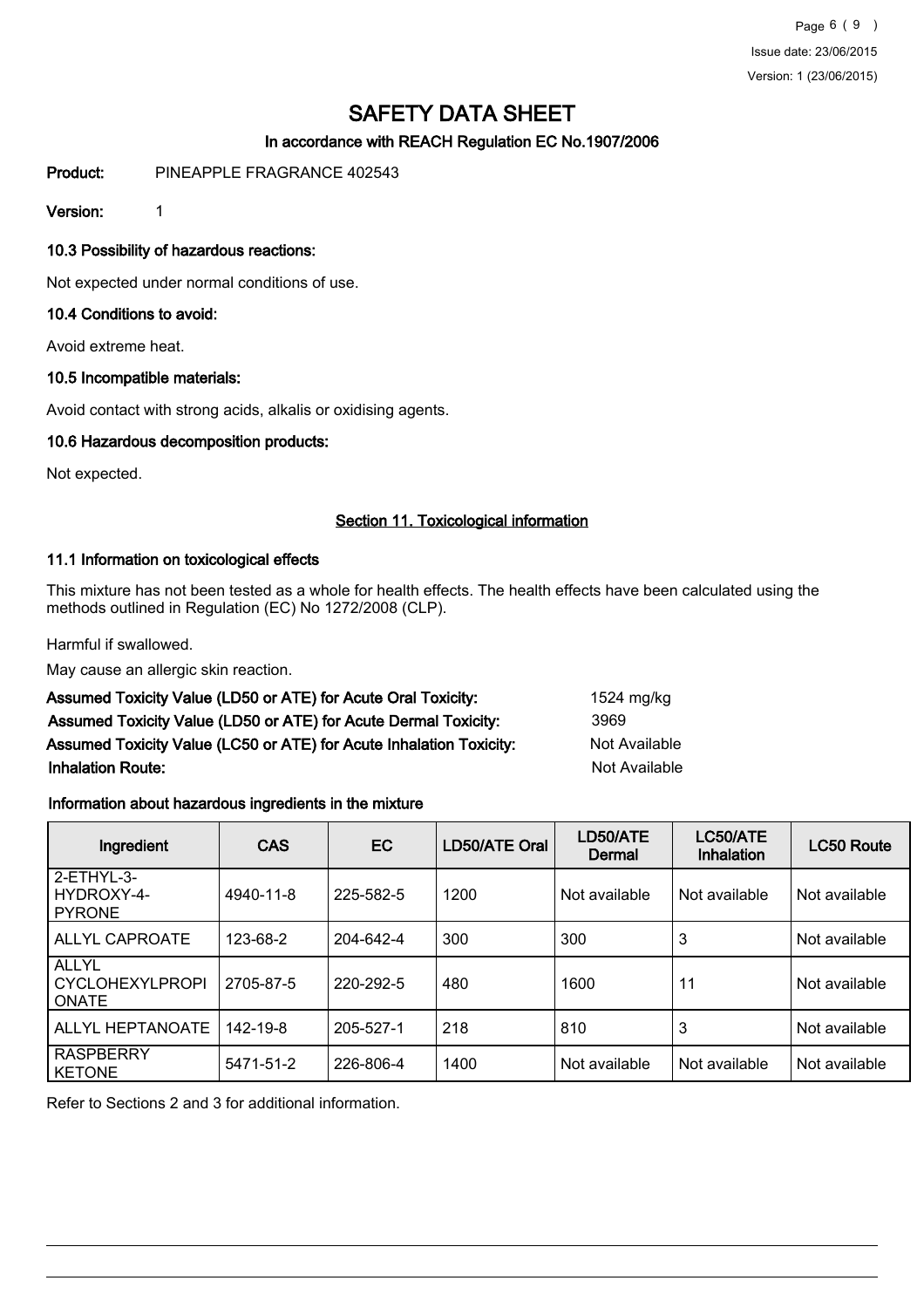# In accordance with REACH Regulation EC No.1907/2006

Product: PINEAPPLE FRAGRANCE 402543

Version: 1

# Section 12. Ecological information

#### 12.1 Toxicity:

Toxic to aquatic life with long lasting effects.

| 12.2 Persistence and degradability: | Not available |
|-------------------------------------|---------------|
| 12.3 Bioaccumulative potential:     | Not available |

12.4 Mobility in soil: Not available

## 12.5 Results of PBT and vPvB assessment:

This substance does not meet the PBT/vPvB criteria of REACH, annex XIII.

#### 12.6 Other adverse effects: Not available

#### Section 13. Disposal considerations

#### 13.1 Waste treatment methods:

Dispose of in accordance with local regulations. Avoid disposing into drainage systems and into the environment. Empty containers should be taken to an approved waste handling site for recycling or disposal.

#### Section 14. Transport information

| 14.1 UN number:                    | UN3082                                                                                              |
|------------------------------------|-----------------------------------------------------------------------------------------------------|
| 14.2 UN Proper Shipping Name:      | ENVIRONMENTALLY HAZARDOUS SUBSTANCE, LIQUID, N.O.S.<br>(ALLYL CYCLOHEXYLPROPIONATE, ALLYL CAPROATE) |
| 14.3 Transport hazard class(es):   | 9                                                                                                   |
| Sub Risk:                          |                                                                                                     |
| 14.4. Packing Group:               | Ш                                                                                                   |
| <b>14.5 Environmental hazards:</b> | This is an environmentally hazardous substance.                                                     |
| 14.6 Special precautions for user: | None additional                                                                                     |
|                                    | 14.7 Transport in bulk according to Annex II of MARPOL73/78 and the IBC Code:                       |

Not applicable

## Section 15. Regulatory information

## 15.1 Safety, health and environmental regulations/legislation specific for the substance or mixture

None additional

#### 15.2 Chemical Safety Assessment

A Chemical Safety Assessment has not been carried out for this product.

# Section 16. Other information

Concentration % Limits: EH C2=13.66% EH C3=1.36% EH C4=71.43% SS 1=5.56%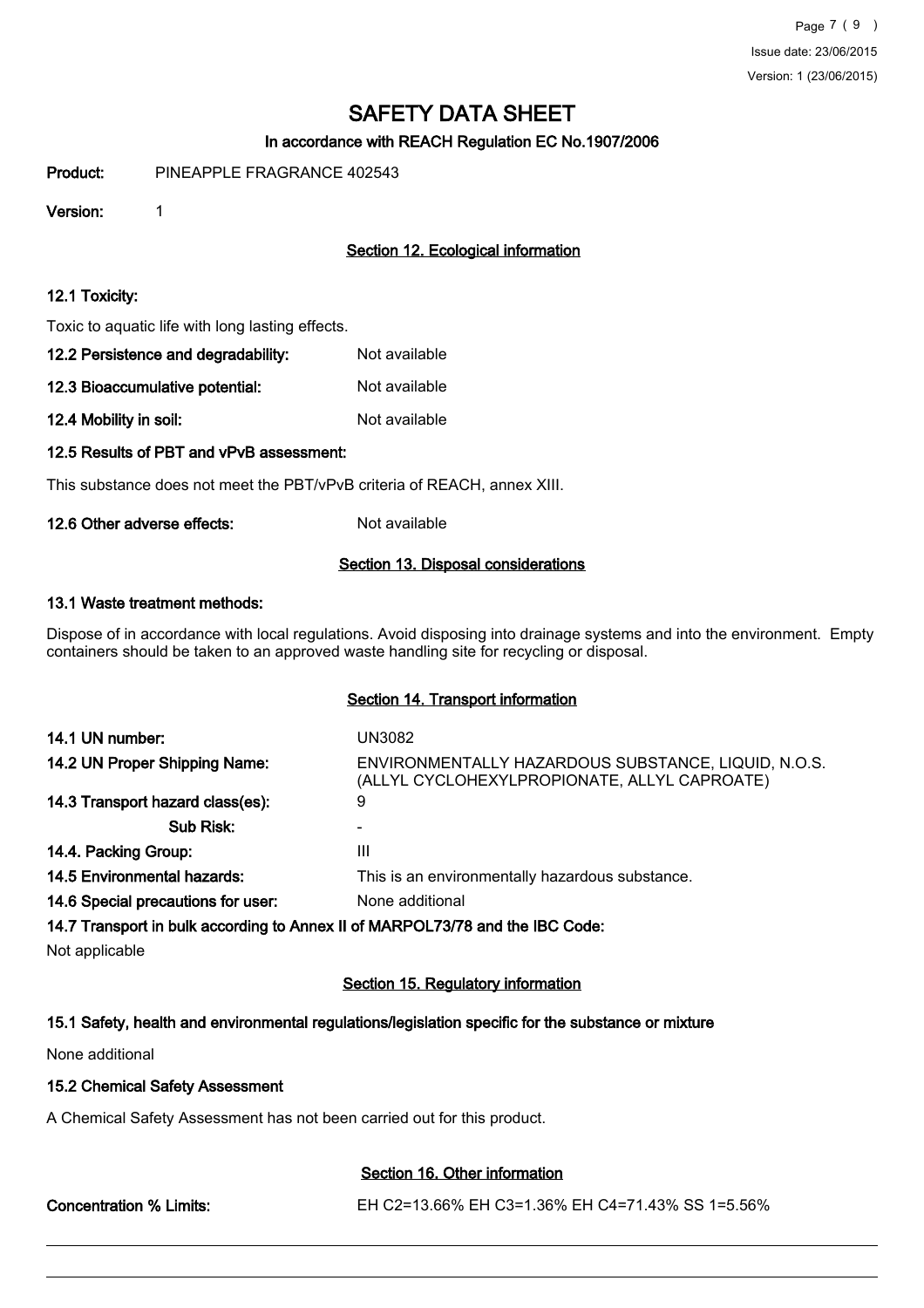# In accordance with REACH Regulation EC No.1907/2006

Product: PINEAPPLE FRAGRANCE 402543

Version: 1

Total Fractional Values: EH C2=7.32 EH C3=73.76 EH C4=1.40 SS 1=18.00

Key to revisions:

Not applicable

# Key to abbreviations:

| Abbreviation     | Meaning                                                                                          |
|------------------|--------------------------------------------------------------------------------------------------|
| ATD <sub>3</sub> | Acute Toxicity - Dermal Category 3                                                               |
| ATD <sub>4</sub> | Acute Toxicity - Dermal Category 4                                                               |
| ATI <sub>3</sub> | Acute Toxicity - Inhalation Category 3                                                           |
| ATI <sub>4</sub> | Acute Toxicity - Inhalation Category 4                                                           |
| ATO <sub>3</sub> | Acute Toxicity - Oral Category 3                                                                 |
| ATO 4            | Acute Toxicity - Oral Category 4                                                                 |
| EH A1            | Hazardous to the Aquatic Environment - Acute Hazard Category 1                                   |
| EH <sub>C1</sub> | Hazardous to the Aquatic Environment - Long-term Hazard Category 1                               |
| EH <sub>C2</sub> | Hazardous to the Aquatic Environment - Long-term Hazard Category 2                               |
| EH <sub>C3</sub> | Hazardous to the Aquatic Environment - Long-term Hazard Category 3                               |
| H301             | Toxic if swallowed.                                                                              |
| H302             | Harmful if swallowed.                                                                            |
| H311             | Toxic in contact with skin.                                                                      |
| H312             | Harmful in contact with skin.                                                                    |
| H317             | May cause an allergic skin reaction.                                                             |
| H331             | Toxic if inhaled.                                                                                |
| H332             | Harmful if inhaled.                                                                              |
| H400             | Very toxic to aquatic life.                                                                      |
| H410             | Very toxic to aquatic life with long lasting effects.                                            |
| H411             | Toxic to aquatic life with long lasting effects.                                                 |
| H412             | Harmful to aquatic life with long lasting effects.                                               |
| P261             | Avoid breathing vapour or dust.                                                                  |
| P264             | Wash hands and other contacted skin thoroughly after handling.                                   |
| P270             | Do not eat, drink or smoke when using this product.                                              |
| P271             | Use only outdoors or in a well-ventilated area.                                                  |
| P272             | Contaminated work clothing should not be allowed out of the workplace.                           |
| P273             | Avoid release to the environment.                                                                |
| P280             | Wear protective gloves/eye protection/face protection.                                           |
| P301/310         | IF SWALLOWED: Immediately call a POISON CENTER or doctor/physician.                              |
| P301/312         | IF SWALLOWED: call a POISON CENTER or doctor/physician if you feel unwell.                       |
| P302/352         | IF ON SKIN: Wash with plenty of soap and water.                                                  |
| P304/340         | IF INHALED: Remove victim to fresh air and keep at rest in a position comfortable for breathing. |
| P311             | Call a POISON CENTRE or doctor/physician.                                                        |
| P312             | Call a POISON CENTRE or doctor/physician if you feel unwell.                                     |
| P330             | Rinse mouth.                                                                                     |